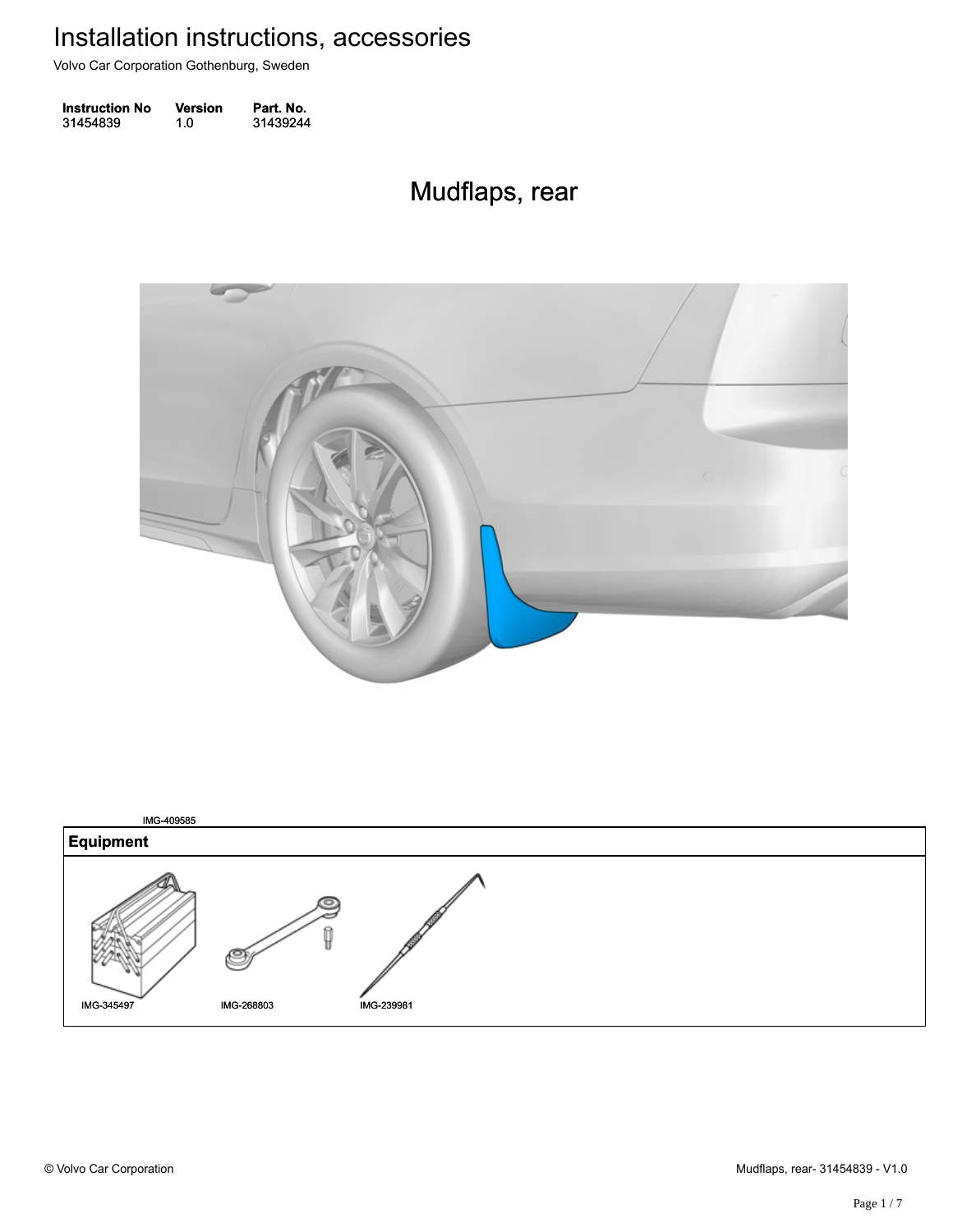Volvo Car Corporation Gothenburg, Sweden



IMG-409510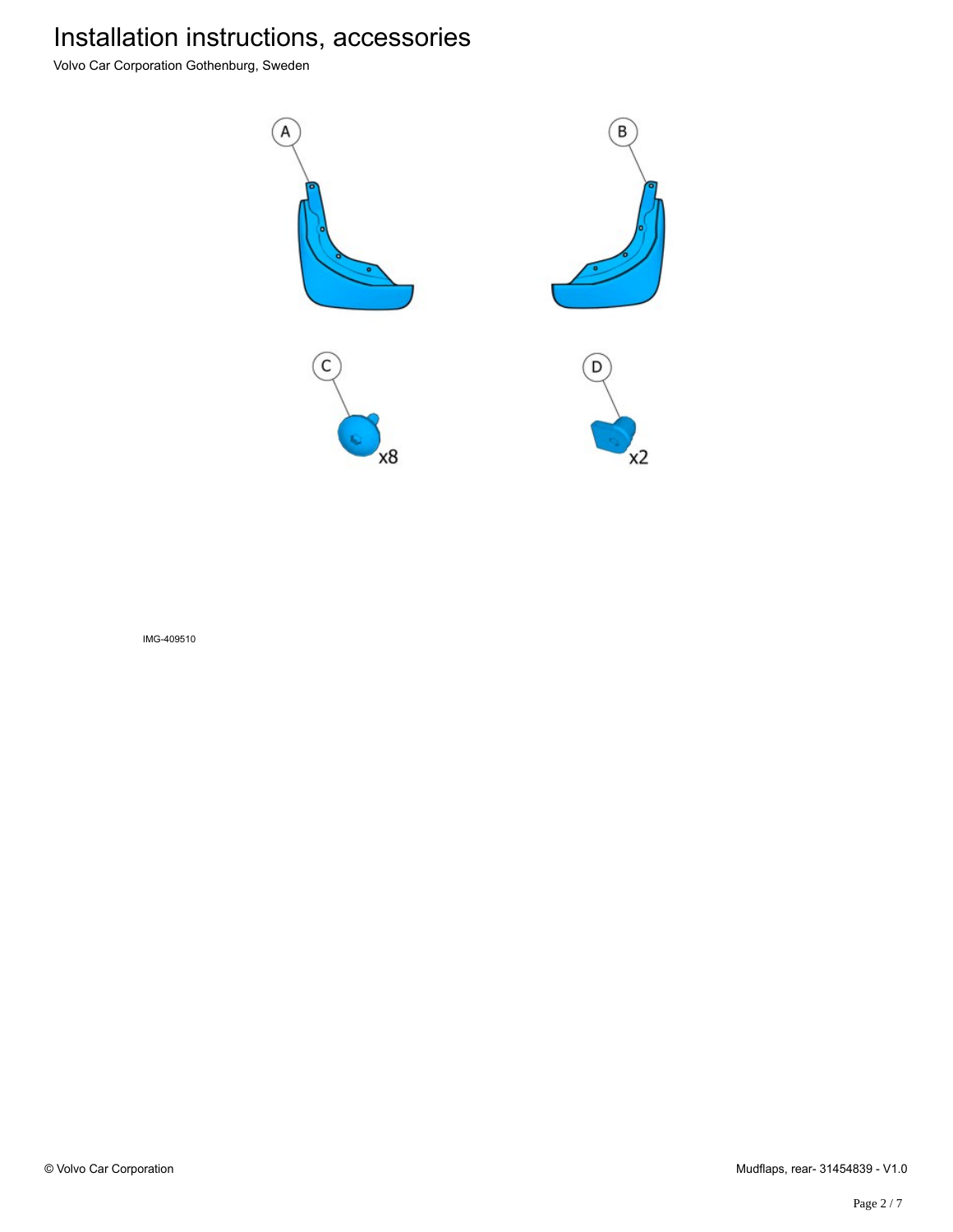Volvo Car Corporation Gothenburg, Sweden

|                | <b>Information</b>                                                                                                                                                 |
|----------------|--------------------------------------------------------------------------------------------------------------------------------------------------------------------|
|                | Read through all of the instructions before starting installation.                                                                                                 |
|                | Notifications and warning texts are for your safety and to<br>minimise the risk of something breaking during installation.                                         |
|                | Ensure that all tools stated in the instructions are available<br>before starting installation.                                                                    |
|                | Certain steps in the instructions are only presented in the form of<br>images. Explanatory text is also given for more complicated<br>steps.                       |
|                | In the event of any problems with the instructions or the<br>accessory, contact your local Volvo dealer.                                                           |
|                | <b>Color symbols</b>                                                                                                                                               |
| $\overline{2}$ |                                                                                                                                                                    |
| 3              | Note!<br>This colour chart displays (in colour print and electronic<br>version) the importance of the different colours used in the<br>images of the method steps. |
|                | 1. Used for focused component, the component with<br>which you will do something.                                                                                  |
|                | 2. Used as extra colors when you need to show or<br>differentiate additional parts.                                                                                |
|                | 3. Used for attachments that are to be removed/installed.<br>May be screws, clips, connectors, etc.                                                                |
|                | 4. Used when the component is not fully removed from<br>the vehicle but only hung to the side.                                                                     |
|                | 5. Used for standard tools and special tools.                                                                                                                      |
| IMG-363036     | 6. Used as background color for vehicle components.                                                                                                                |
|                | Removal                                                                                                                                                            |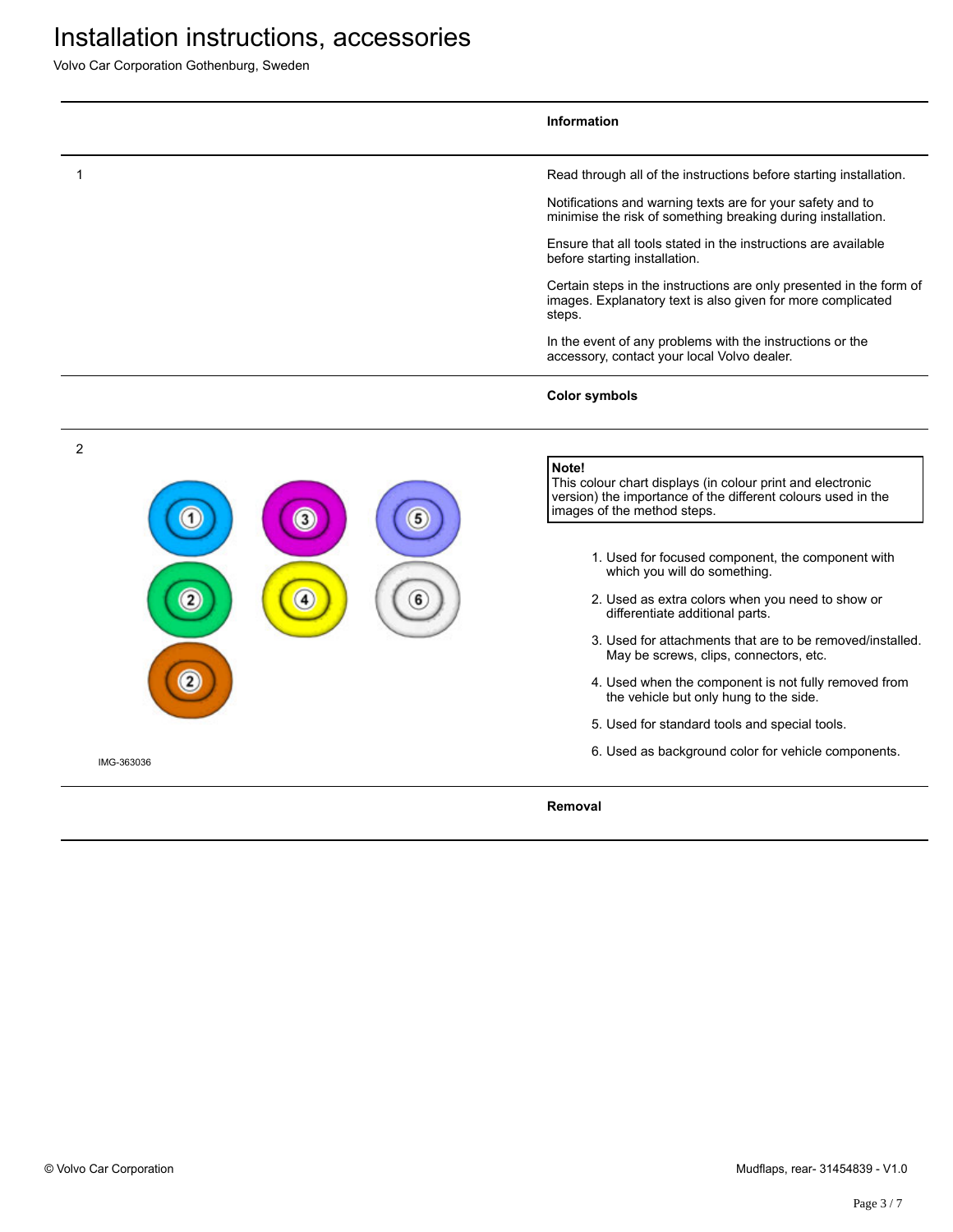Volvo Car Corporation Gothenburg, Sweden

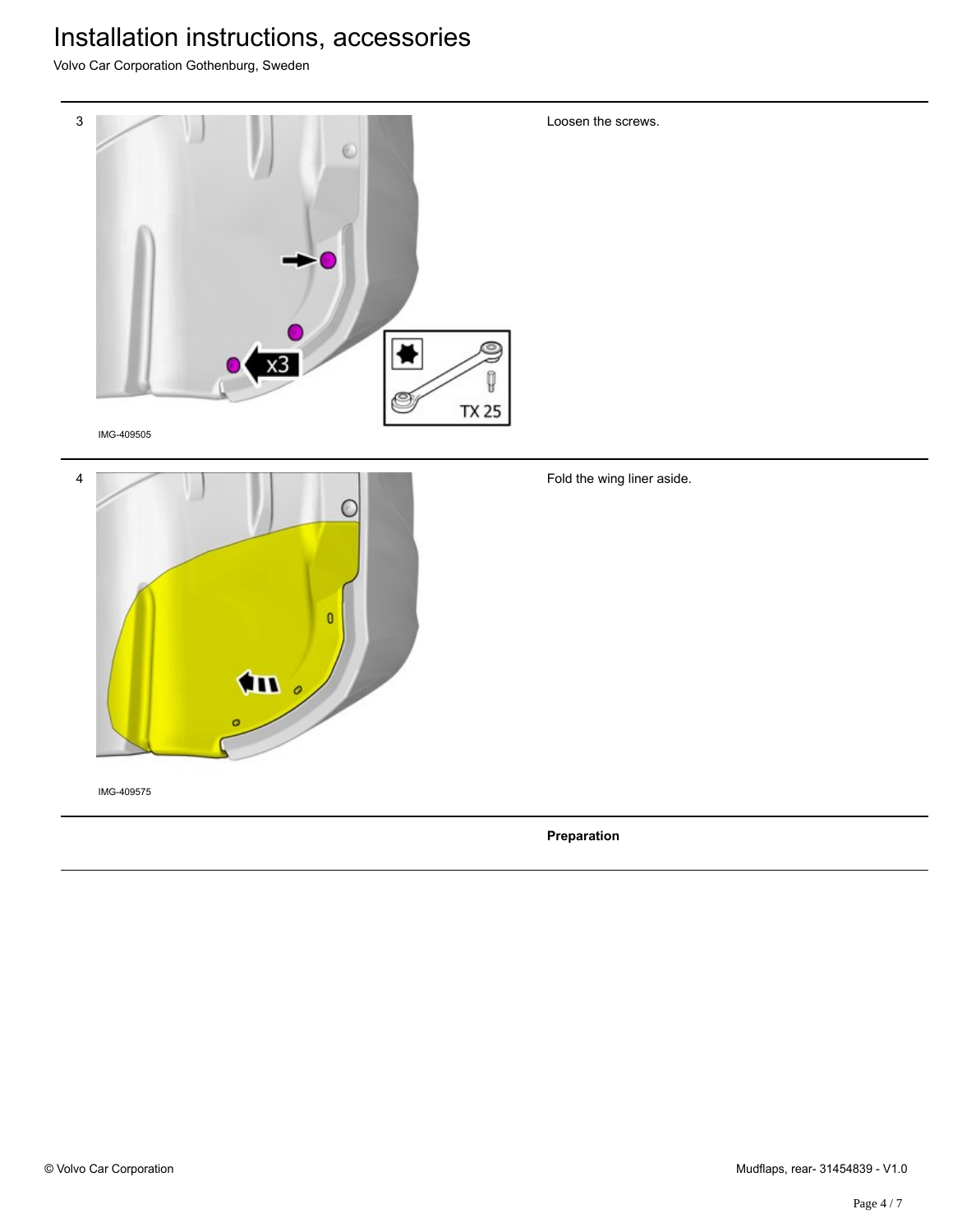Volvo Car Corporation Gothenburg, Sweden



**Accessory installation**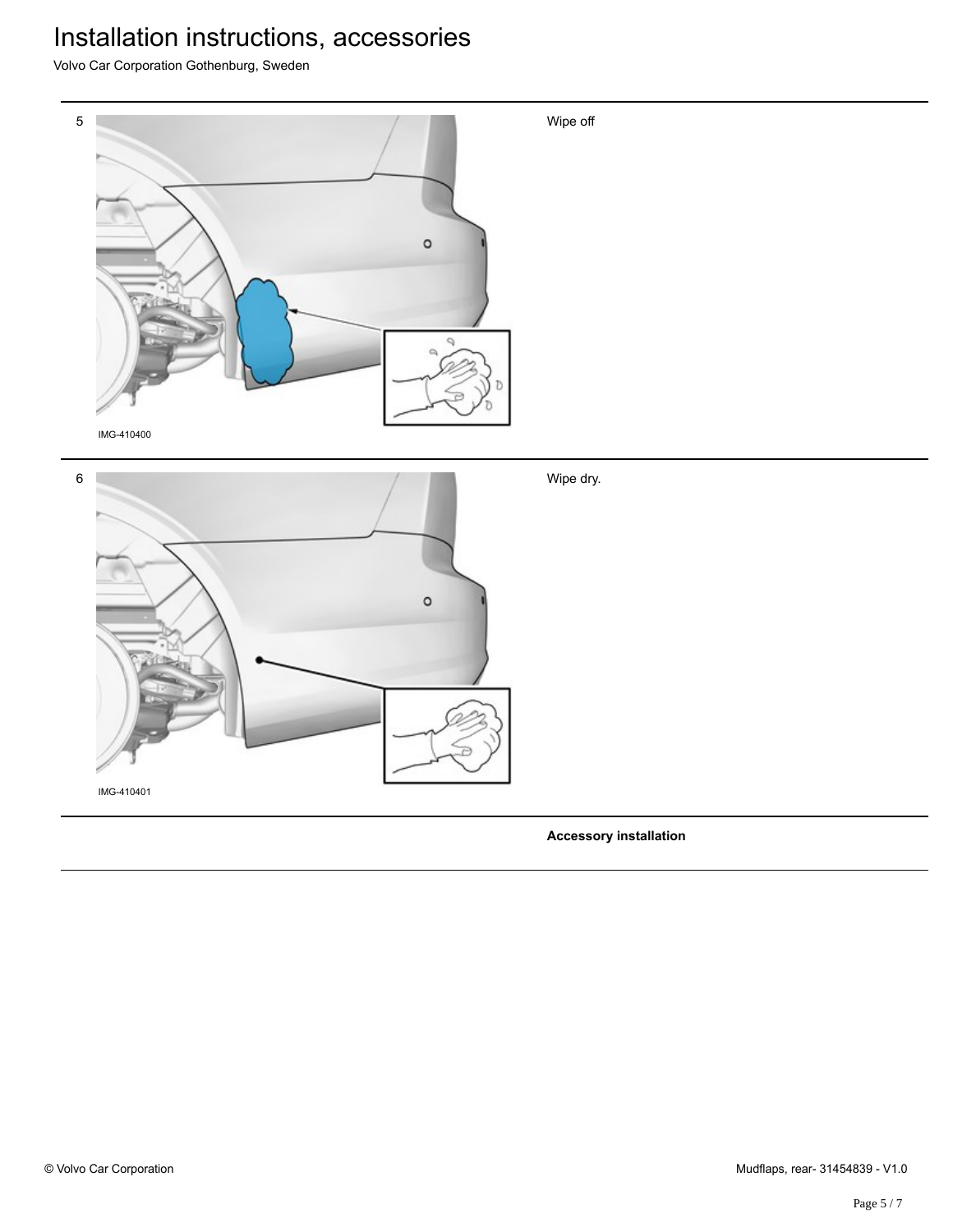Volvo Car Corporation Gothenburg, Sweden





Place the component where indicated in the graphic.

Locate the existing holes.

Make a hole, using the tool indicated.